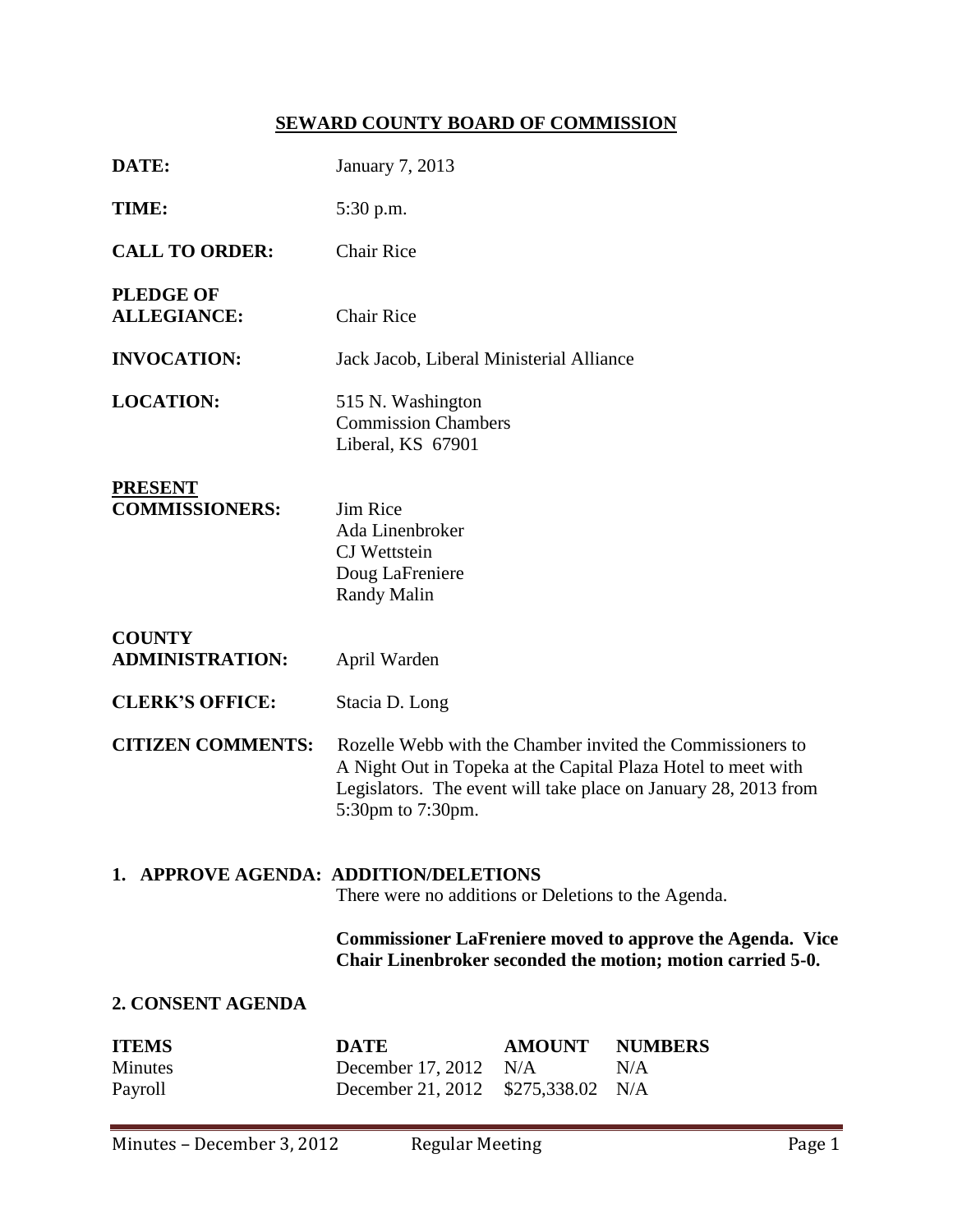| Payroll (Sage/OK)      | December 21, 2012 \$17,432.78 |                   | N/A                        |
|------------------------|-------------------------------|-------------------|----------------------------|
| Payroll (volunteer FD) | December 21, 2012             | \$4,353.00        | N/A                        |
| Payroll                | January 7, 2013               | $$285,225.53$ N/A |                            |
| Payroll (Sage/OK)      | January 7, 2013               | $$17,972.56$ N/A  |                            |
| Vouchers               | January 7, 2013               |                   | \$340,885.99 147268-147541 |

# **REQUISTIONS**

| <b>DEPARTMENT</b>      | <b>ITEM</b>           | <b>VENDOR</b>         | <b>AMOUNT</b> | <b>LINE ITEM</b> |
|------------------------|-----------------------|-----------------------|---------------|------------------|
| <b>County Building</b> | <b>Furnace Garage</b> | Lynn's Total          | \$2,351.59    | 2-100-31160-244  |
|                        | $Area - EMS$          | Comfort               |               |                  |
| County Building        | 100 Gal Water         | <b>Tatro Plumbing</b> | \$5,985.00    | 2-100-31160-244  |
|                        | Heater                |                       |               |                  |

**Commissioner Malin moved to approve the consent agenda. Vice Chair Linenbroker seconded the motion; motion carried 5-0.**

### **3. NEW EMPLOYEES**

Calib M. Crist Road & Bridge

### **4. PUBLIC HEARING 2012 Budget Amendment**

Chair Rice requested a motion to enter into a public hearing regarding the amendment of the 2012 Seward County Budget amending the Waste Hauling expenditures from \$1,805,000.00 to \$4,750,000.00.

**Commissioner Malin moved to enter into a public hearing regarding the amendment of the 2012 Seward County Budget. Vice Chair Linenbroker seconded the motion; motion carried 5-0.**

Chair Rice opened the floor for comments from the public. Mike Tabor, Landfill Director was asked to give an explanation as to the difference in expenditures from what was budgeted and what was spent. He advised that when the budget was set, the Waste Hauling facility had not been purchased. It was also mentioned that the Landfill and Waste Hauling Departments are not funded by taxpayer money but by revenue generated.

No other comments were given.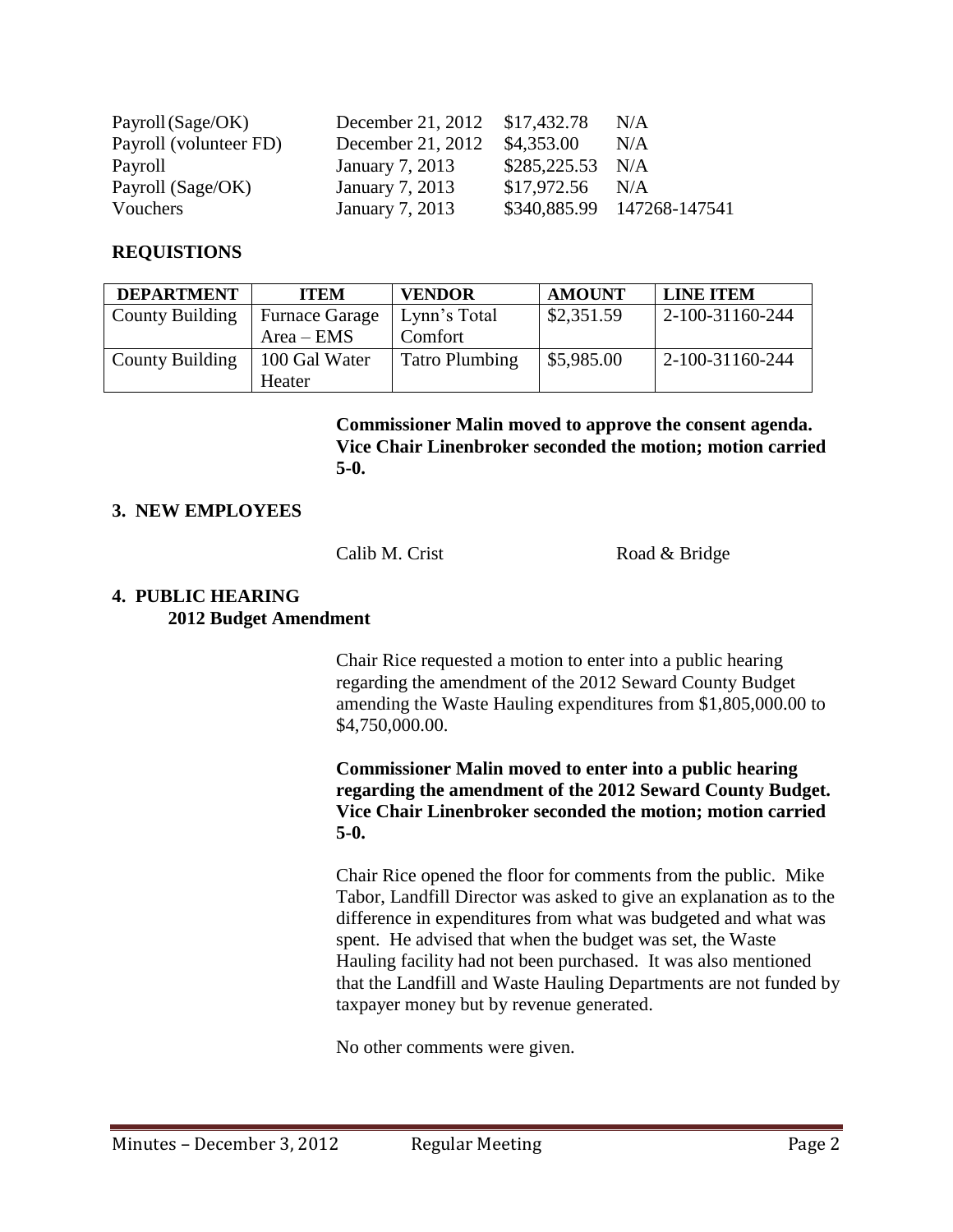Chair rice requested a motion to close the public hearing regarding the amendment of the 2012 Seward County Budget.

**Commissioner Malin moved to close the public hearing regarding the amendment of the 2012 Seward County Budget. Vice Chair Linenbroker seconded the motion; motion carried 5-0.**

**Vice Chair Linenbroker moved to approve adopt the 2012 Seward County Budget as amended and published. Commissioner LaFreniere seconded the motion; motion carried 5-0.**

### **5. CELLULAR PHONE SERVICE**

Jeff Reiner and Jennifer Malin with United Wireless addressed concerns and questions regarding problems that have been occurring with our Cell Phone Service.

After discussion participated in by all, a consensus was given to allow United Wireless to continue working on the issues and look back in 45 days or so to see if we see any improvement.

# **6. RACING OPTIONS DISCUSSION**

Glen Thompson discussed the possibility of having the County agree to pay the utilities involved with the car races. It was his understanding that if he could get the water donated by the City, then the County would pay the other utilities.

After each commissioner provided input on the issue, the following motion was made.

**Vice Chair Linenbroker moved that Glenn Thompson pay \$500.00 to rent the Race Track Facility per race for 2013, the fee is to help cover the Electricity and Cleanup cost. He will also be responsible for the water bill. Commissioner LaFreniere seconded the motion; motion carried 5-0.**

# **7. SCHEDULING OF THE 2ND JANUARY MEETING**

The second meeting in January falls on a Holiday

**Commissioner LaFreniere moved to schedule the next Board meeting for Tuesday, January 22, 2012. Vice Chair Linenbroker seconded the motion; motion carried 5-0.**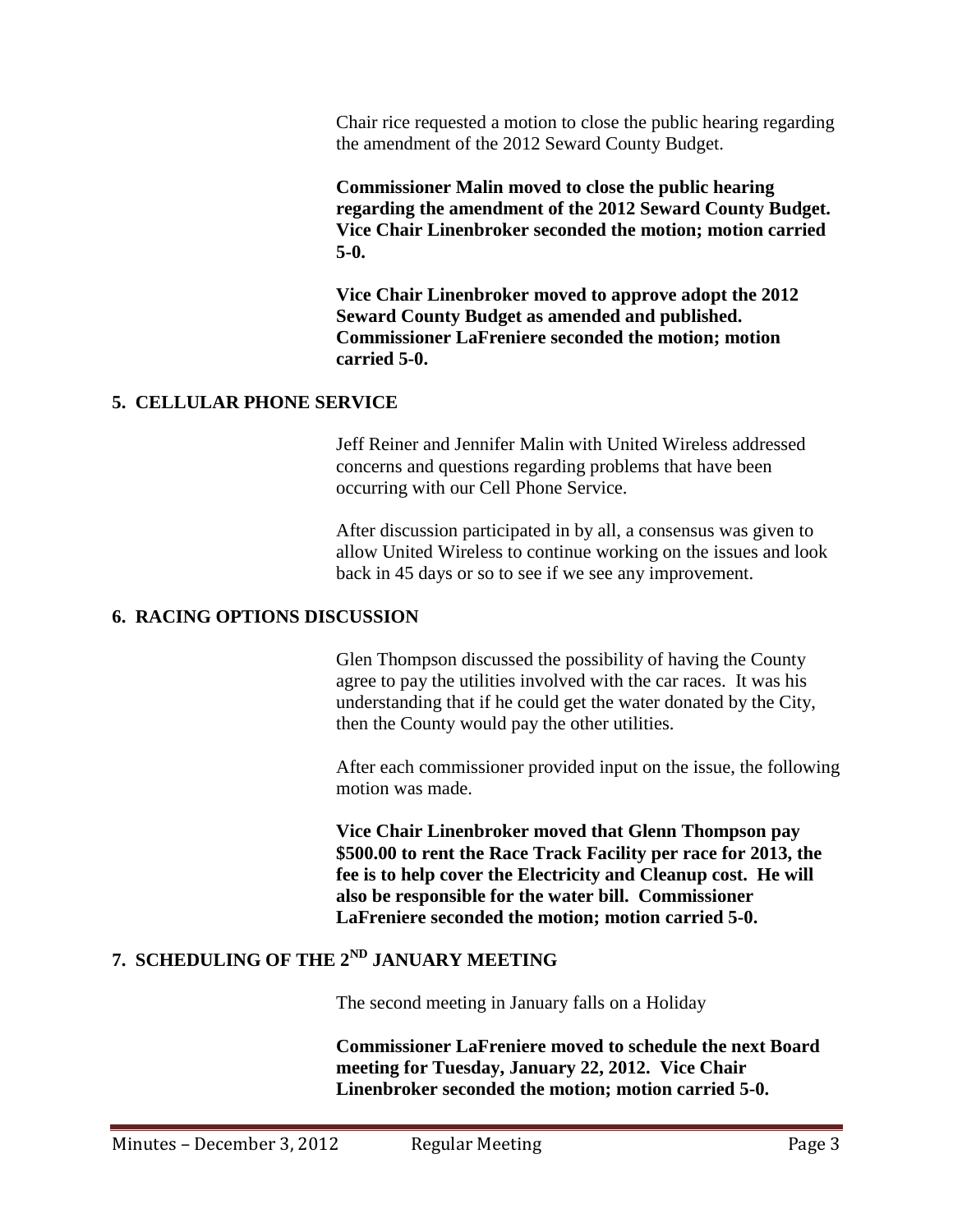#### **8. FIXED ASSETS**

The fixed asset binder has been provided to the Commissioners for their viewing and approval.

**Vice Chair Linenbroker moved to approve the 2012 fixed assets as submitted by Marcala Skinner, Accounts Payable Clerk. Commissioner Malin seconded the motion; motion carried 5-0.**

#### **9. ANNUAL WAIVERS FOR BUILDING USAGE Event Center & Fairground Complex**

County Administrator April Warden presented the Commissioners with a list of agencies who utilize County facilities on an annual basis and request and receive a waiver of fees. She advised that this will prevent each agency from returning to the Commission each time to request the waiver. To simplify the process, Warden is asking that the commissioner approve the waiver to these entities for the year in an effort to streamline the process. This would only be for events held annually.

| Date       | Event                      | <b>Facilities Used</b>    | Organizer                 |
|------------|----------------------------|---------------------------|---------------------------|
| 1/24/2013  | Job Fair                   | EC & Kitchen              | Rozelle Webb              |
| 2/12/2013  | Pancake Day                | EC & Kitchen              | Gary Classen              |
| 3/4/2013   | <b>USD 480</b>             | Ag Building               | Diane                     |
| 3/5/2013   | <b>USD 480</b>             | Ag Building               | Diane                     |
| 3/2/2013   | Childrens Healthy Fun Fair | Ag Building & Kitchen     | Carol                     |
| 3/7/2012   | Fish Fry                   | EC & Kitchen              | Lance Burnett<br>Michelle |
| 4/20/2012  | After Prom Party           | EC & Kitchen              | Thompson                  |
| <b>TBA</b> | LHS Avid Party             | EC - Meeting RM & Kitchen | Jill Stout                |
| <b>TBA</b> | <b>LHS AP Testing</b>      | EC - Meeting RM & Kitchen | Mark Davis                |
| 10/5/2012  | <b>Health Fair</b>         | EC & Kitchen              | Nancy Kletecka            |
| 10/26/2012 | Lincoln School Carnival    | Ag Building               | Lara Maxwell              |
| 11/2/2012  | <b>International Fair</b>  | EC & Kitchen              | Arturo Ponce              |

### **Commissioner LaFreniere moved to waive the Fairgrounds Facility fee for the following entities in 2013.**

**Commissioner Malin seconded the motion; motion carried 5-0.**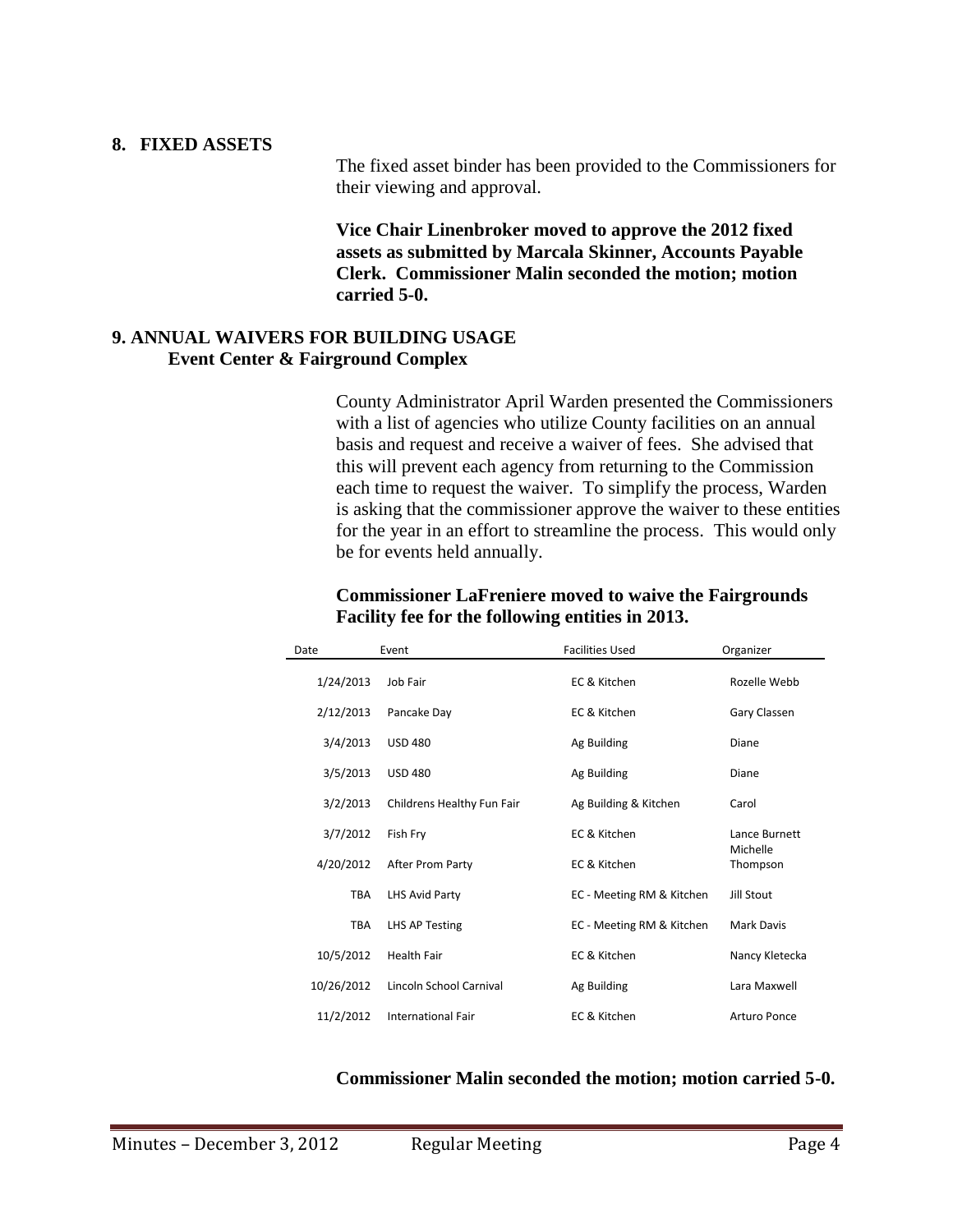#### **10. RESOLUTION 2013-01**

**Commissioner Wettstein moved to approve Resolution 2013-01 Designating Bank Depositories for Seward County. Vice Chair Linenbroker seconded the motion; motion carried 5-0.**

To see Resolution 2013-01 in its entirety, see page 9.

#### **11. RE-ORGANIZATION OF BOARD**

**Commissioner Malin moved to nominate Ada Linenbroker as Chairperson of the Board of County Commissioner for 2013. Commissioner LaFreniere seconded the motion; motion carried 5-0.**

**Commissioner Malin moved to cease nominations and elect Commissioner Linenbroker as Chairperson of the Board of County Commissioners for 2013. Commissioner LaFreniere seconded the motion; motion carried 5-0.**

Commissioner Malin nominated Doug LaFreniere as Vice Chair of the Board of County Commissioner for 2013 and there were no additional nominations.

**Commissioner Malin moved to appoint Doug LaFreniere as the Vice Chair of the Board of County Commissioners for 2013. Chair Linenbroker seconded the motion; motion carried 5-0.**

#### **12. PORTFOLIO REPORTS**

Each Commissioner had an opportunity to review their portfolio assignments for 2013. After discussion, several changes were made. April Warden will update the listing and present it to the Commissioners at their next meeting for approval.

#### **13. KLPG DELEGATION**

**Commissioner Malin moved to appoint Commissioner Wettstein to be the KLPG delegate for 2013. Vice Chair LaFreniere seconded the motion; motion carried 5-0.**

# **14. TEMPORARY HOSPITAL ACCOMODATIONS**

In the event Southwest Medical Center would have to make an emergency evacuation of their patients, they need a bay area or space where they can set up a temporary hospital until the patients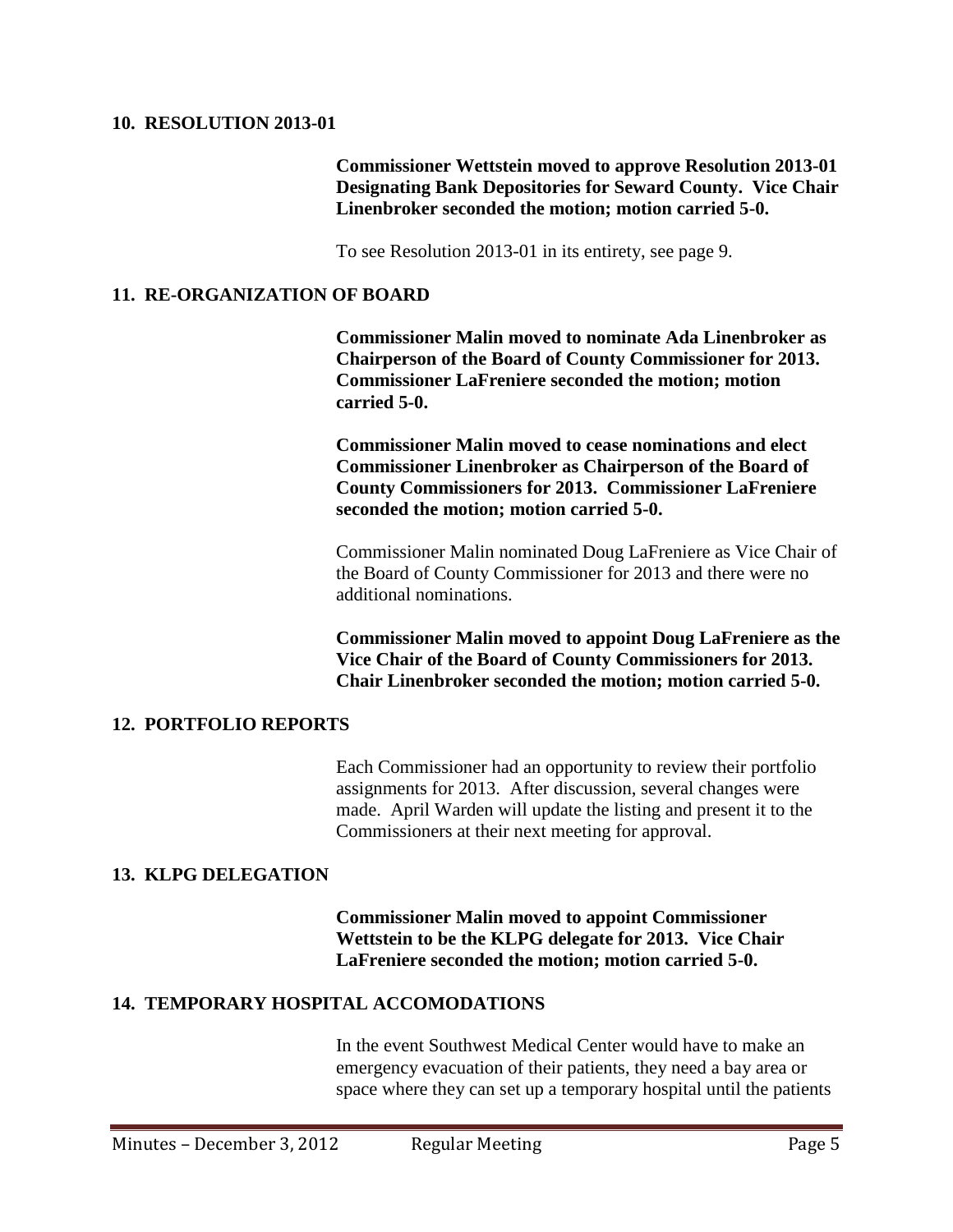can be transported to other locations. They are requesting the use of a portion of the Event Center in the event this should happen.

After discussion, the commissioners decided to allow the Hospital use of the Event Center or the Ag Building if the Event Center is in use.

**Commissioner Rice moved to allow Southwest Medical Center to establish Residency at the Activity Center or Ag Building in the event of an emergency evacuation. Commissioner Malin seconded the motion; motion carried 5-0.**

# **15. DISCUSSION OF ROCK HOUSE**

No action was taken on this item. But after much discussion, a consensus was made to have the Building Inspector look the house over to get an idea of what would be needed to get the house up to code. A work session will be held at a later date to address this item.

### **16. 2013 PAY INCREASE DISCUSSION**

April Warden, County Administrator advised that the 2013 budget work session, consideration was given for a 5% pay increase for County Employees. For the past four years the County has not been able to provide the employees of Seward County any type of pay increase with the exception of the \$500.00 appreciation pay at the end of 2012.

Commissioner Rice pointed out that it has been over 4 years since the employees have seen an increase in pay and with inflation at approximately 3% per year they have actually seen a 12% reduction.

Commissioner Wettstein mentioned that for 2013, a carryover of \$1.4 million was budgeted and we actually had \$2.8 million. He attributed this to the Department Heads and Employees being careful when it came to expenditures, making equipment last longer and not replacing equipment just because it was approved in the CIP.

Vice Chair LaFreniere expressed his appreciation to the department head as well for keeping expenses down.

**Commissioner Wettstein moved to approve a 5% increase for all County Employees with the exception of the County**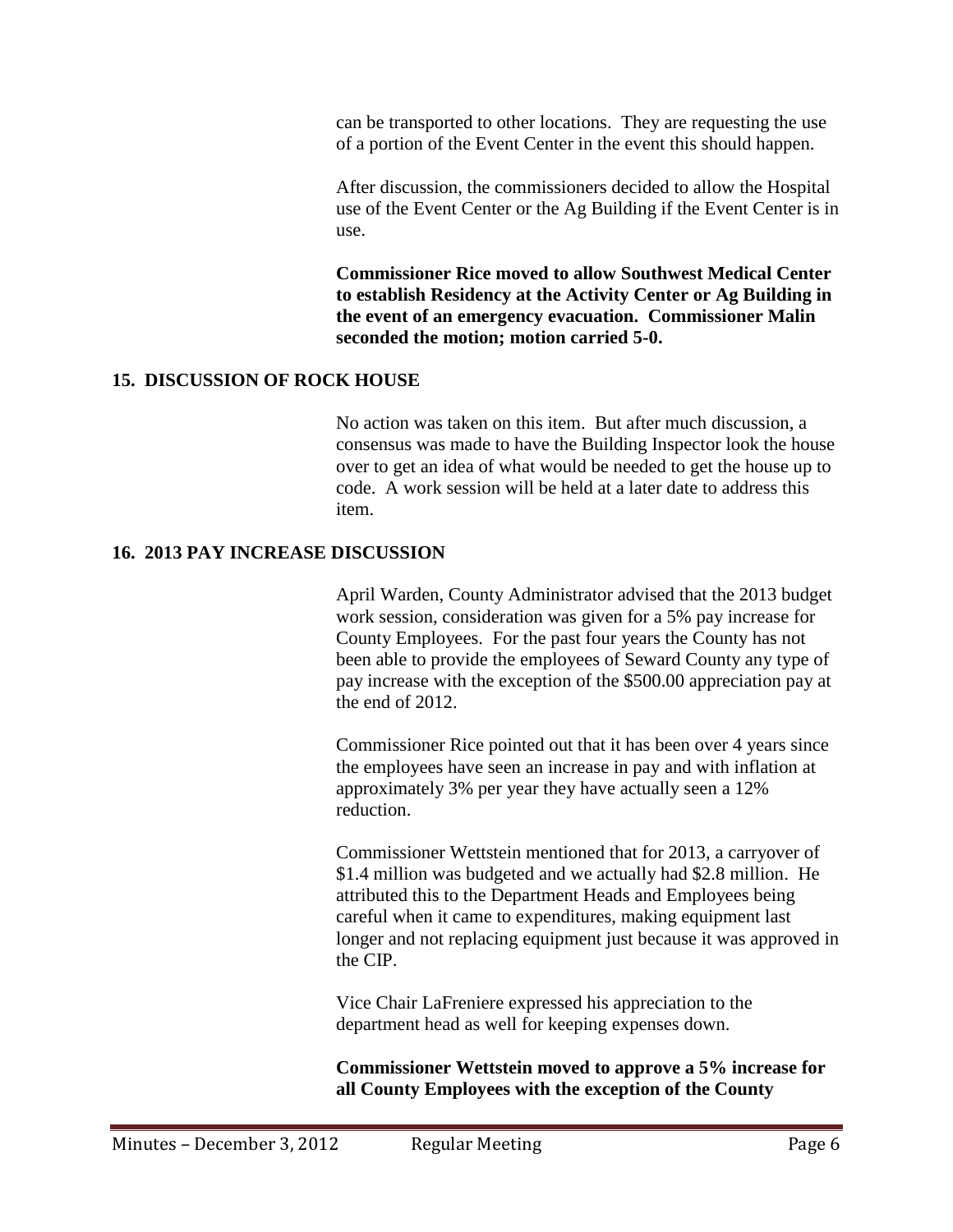**Commissioners and at the discretion of the JCAPS and Cimarron Basin Community Corrections Board and Directors. To take effect at the beginning of the next pay period. Commissioner Malin seconded the motion; motion carried 5-0.**

#### **17. EXECUTIVE SESSION Legal:**

**Commissioner Malin moved to recess into executive session for consultation with our attorney which would be deemed privileged in the attorney client relationship under K.S.A. 75- 4319(b)(2) for 30 minutes, to include April Warden, Dan Diepenbrock and Mike Tabor, to reconvene in the Commission Chambers at 8:15p.m. Vice Chair LaFreniere seconded the motion; motion carried 5-0.**

The meeting recessed into Executive Session at 7:45pm

Mike Tabor left the Executive Session at 8:00pm

The meeting resumed at 8:15pm

No action was taken as a result of the Executive Session.

# **18. ADMINISTRATION COMMENTS**

April Warden, County Administrator presented an update to the Commissioners.

**Commissioner Rice moved to change the February 18th meeting date to the 19th since it falls on a Holiday and to have a work session regarding the Fairgrounds at 4:00pm on that same day. Commissioner Malin seconded the motion; motion carried 5-0.** 

#### **19. COMMISSION COMMENTS**

Each of the commissioners had an opportunity to report on liaison meetings they had attended during the last two weeks.

# **20. SUGGESTION CARDS**

One suggestion card was discussed.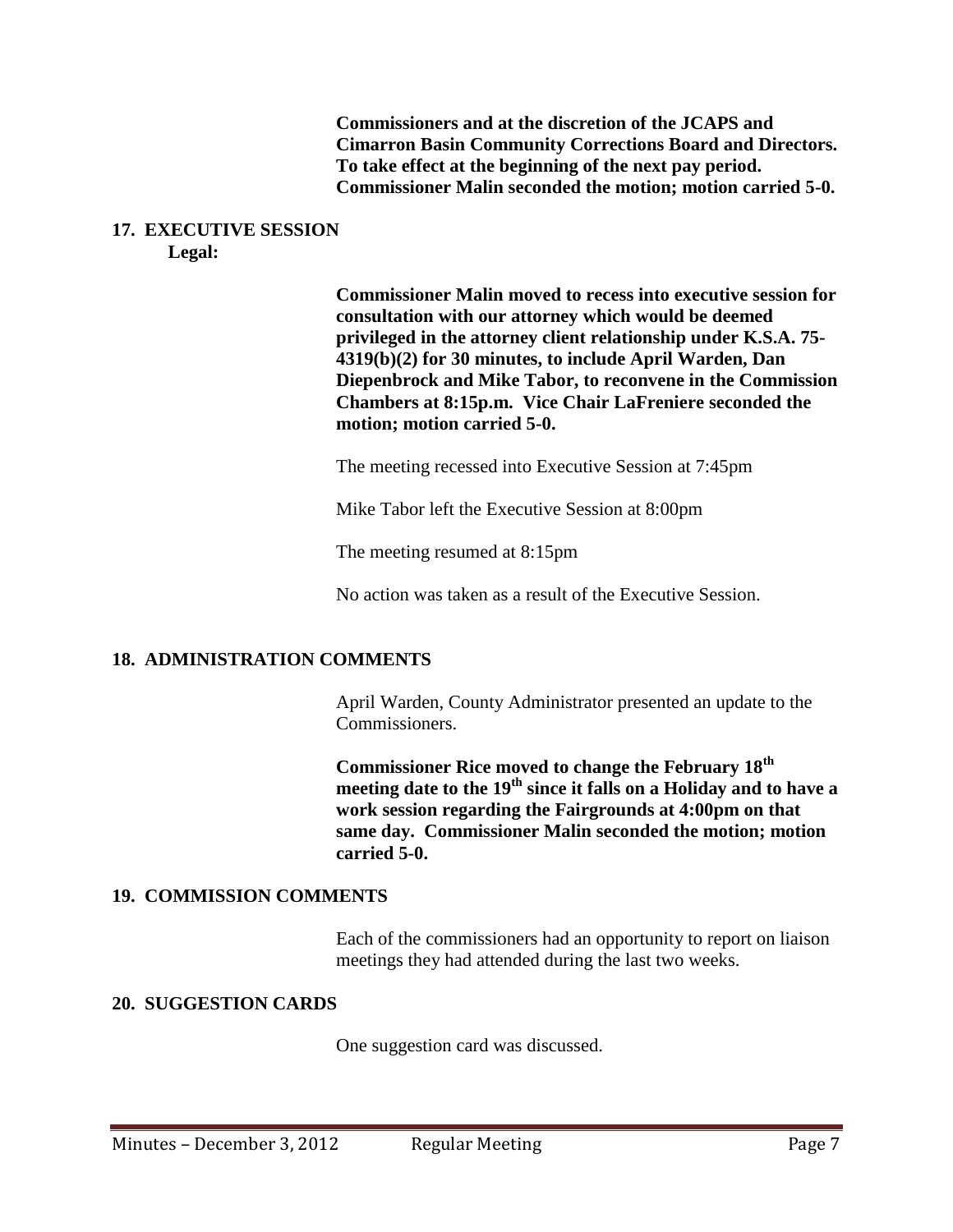$\overline{a}$ 

# **ADJOURN Commissioner Rice moved to adjourn. Commissioner Malin seconded the motion; motion carried 5-0.**

The meeting adjourned at 8:42 p.m.

Ada Linenbroker, Chairperson Stacia D. Long<br>Seward County Commission Seward County Clerk Seward County Commission